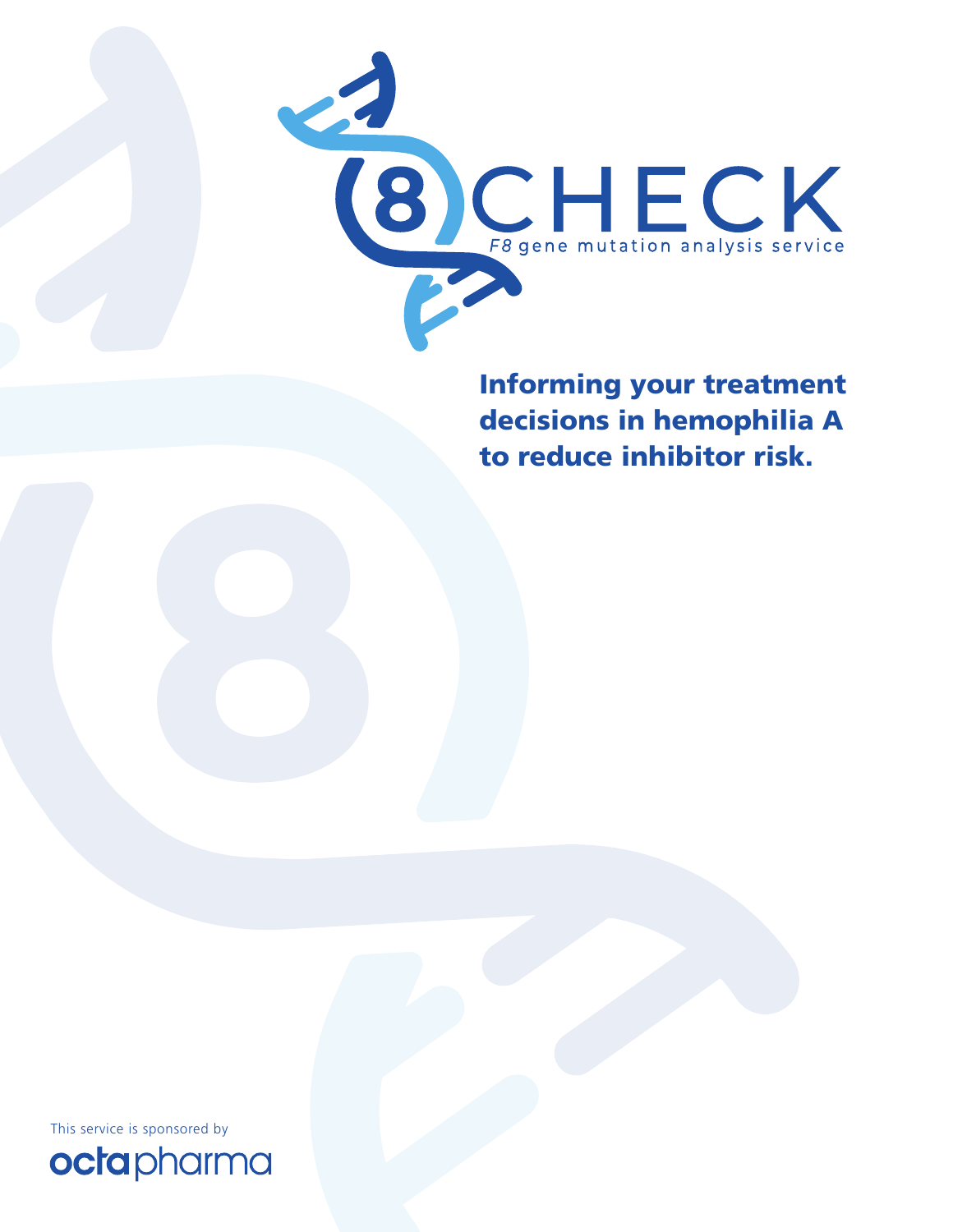# *F8* gene mutations and inhibitor development

One of the most serious complications in hemophilia A management is the development of inhibitors to therapeutic factor VIII (FVIII)1



Hemophilia A is caused by mutations of the *F8* gene.

## **The type of** *F8* **mutation can affect the risk of inhibitor development.**

*F8* gene mutations can be classified as<sup>6,7</sup>

- **• Non-null mutations:** still capable of producing FVIII, but quality and/or quantity is defective
- **• Null mutations:** not capable of producing any FVIII protein

**Null mutations are associated with a more severe disease phenotype and with a higher risk of inhibitor development.6**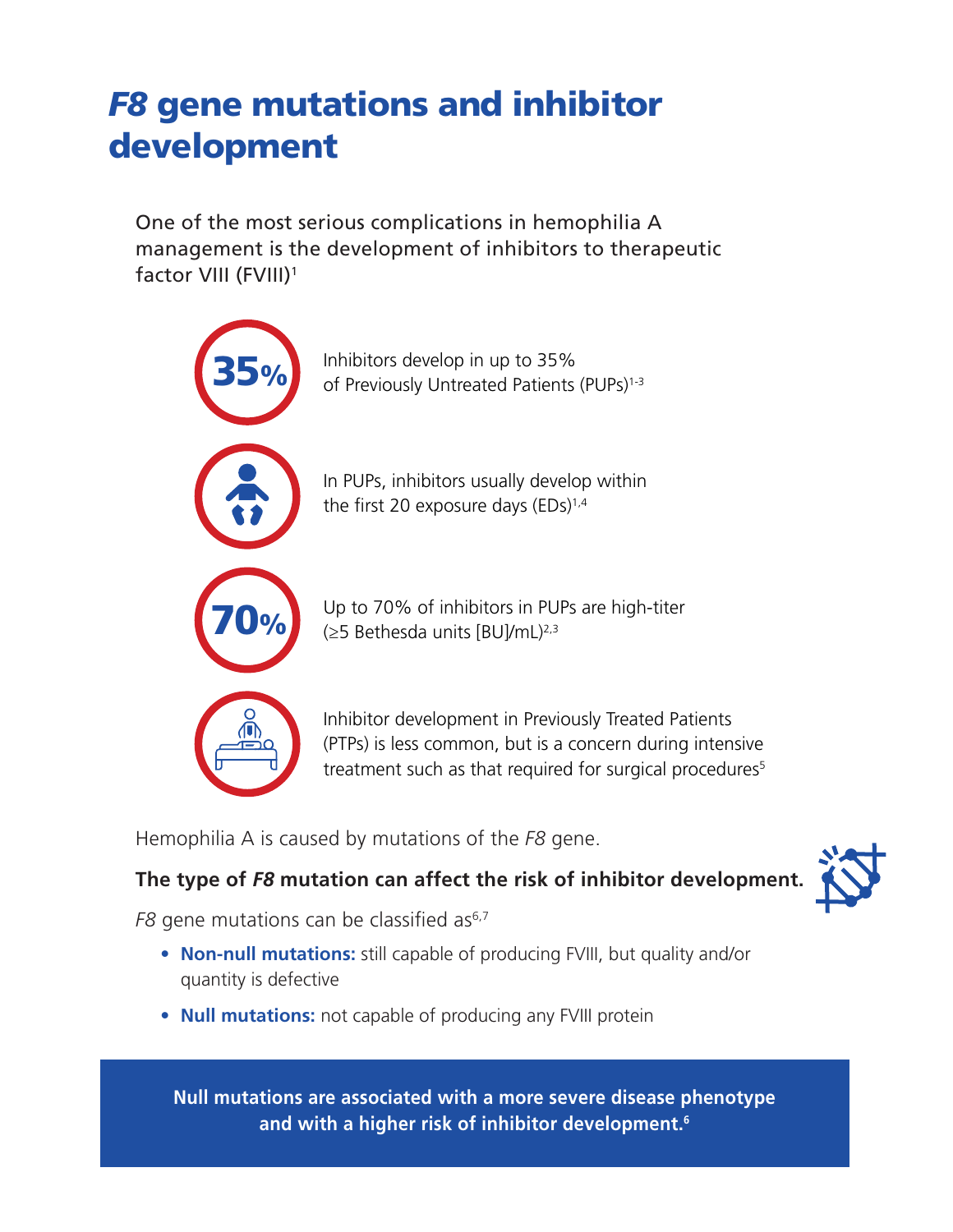# Although the genetic mutation is not modifiable, can we still intervene on the risk of inhibitor development?<sup>7-9</sup>

- **•** *F8* mutation is a nonmodifiable risk factor for inhibitor development. Other nonmodifiable risk factors include age, disease severity, or having had inhibitors previously<sup>10</sup>
- Modifiable risk factors for inhibitor development include treatment intensity, type of treatment (prophylaxis or on-demand) and the type of FVIII product (plasma-, hamster- or human-derived)10

## The impact of FVIII product type on inhibitor development risk also varies—depending on the type of *F8* mutation



**Note:** Information from the *NuProtect* study is presented in parallel to the SIPPET study for context, but please note that these trials were performed under different conditions and with different populations. The observed incidence of inhibitor formation may be influenced by a number of factors including assay methodology, sample handling, timing of sample collection, concomitant medications, and underlying disease.

**Knowledge of the underlying mutation may help to inform treatment decisions in order to reduce the risk of inhibitor development.**

**Please see Indications and Important Safety Information on back page.**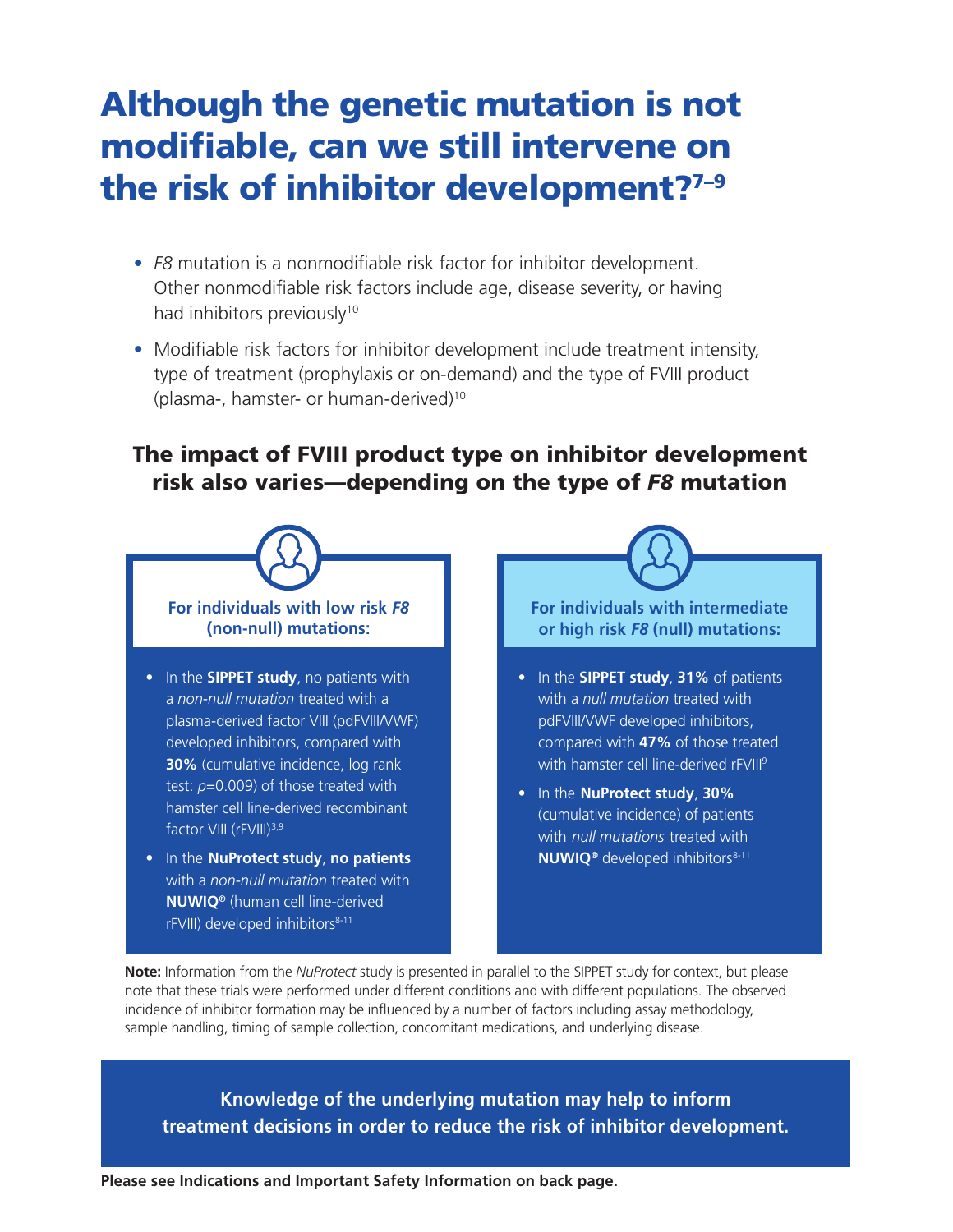

## A free *F8* gene mutation analysis service offered by Octapharma

The analysis is carried out at **Bloodworks Hemostasis Genomics at Eastlake (BHGE), Seattle, WA**



For detailed information about sample collection and shipment, as well as services request forms, send an email to **eightcheckUSA@octapharma.com**

**Results from the** 8CHECK **service could help to predict whether an individual with hemophilia A in your care is at high or low risk of developing inhibitors. This information may enable you to choose a FVIII treatment that is best suited to your patients.**

Disclaimer: Octapharma will not receive any sample or patient data.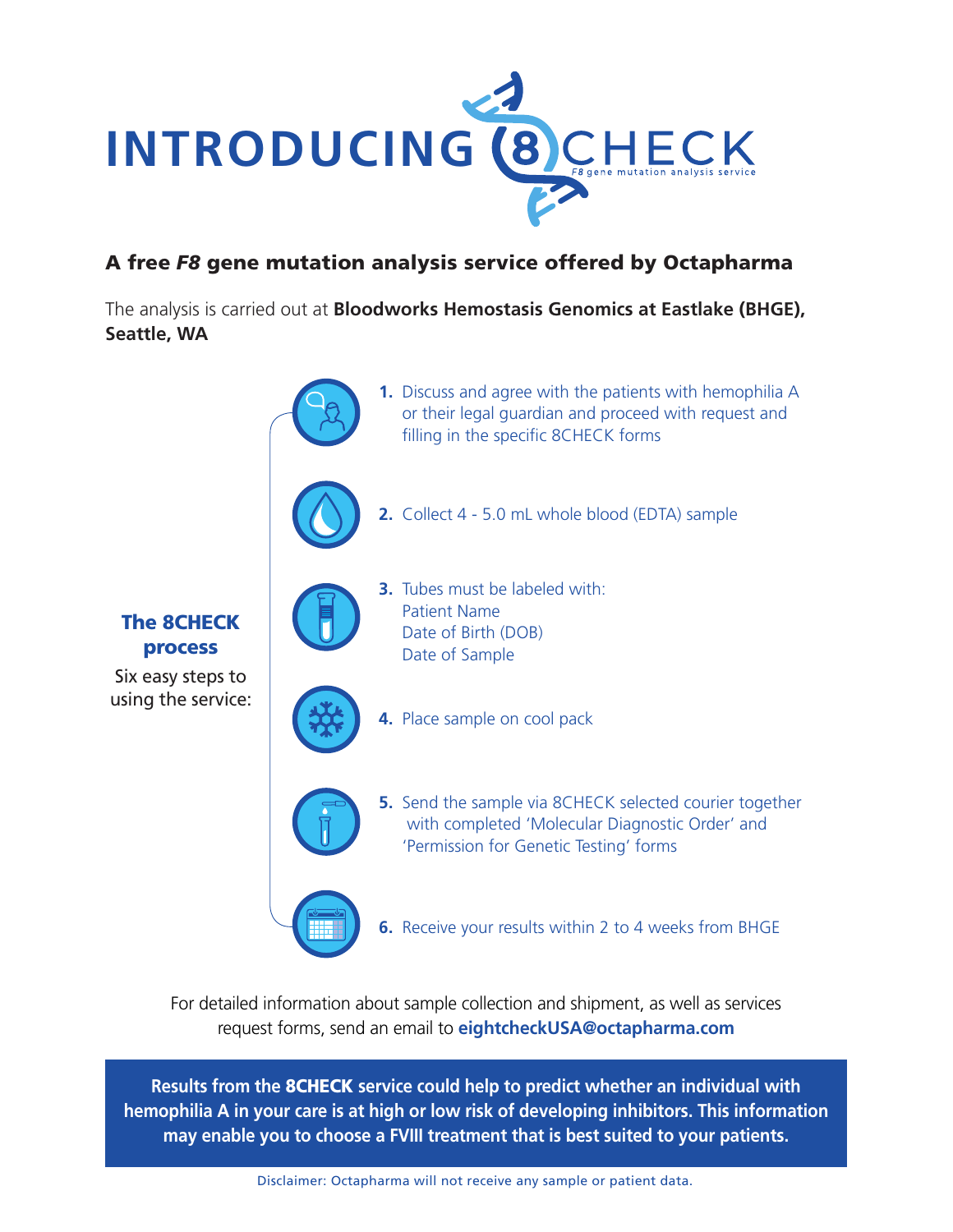

Helping you to choose an appropriate treatment for each individual with hemophilia A, while reducing the risk of inhibitor development in those starting prophylaxis, switching treatment or undergoing a surgical procedure.